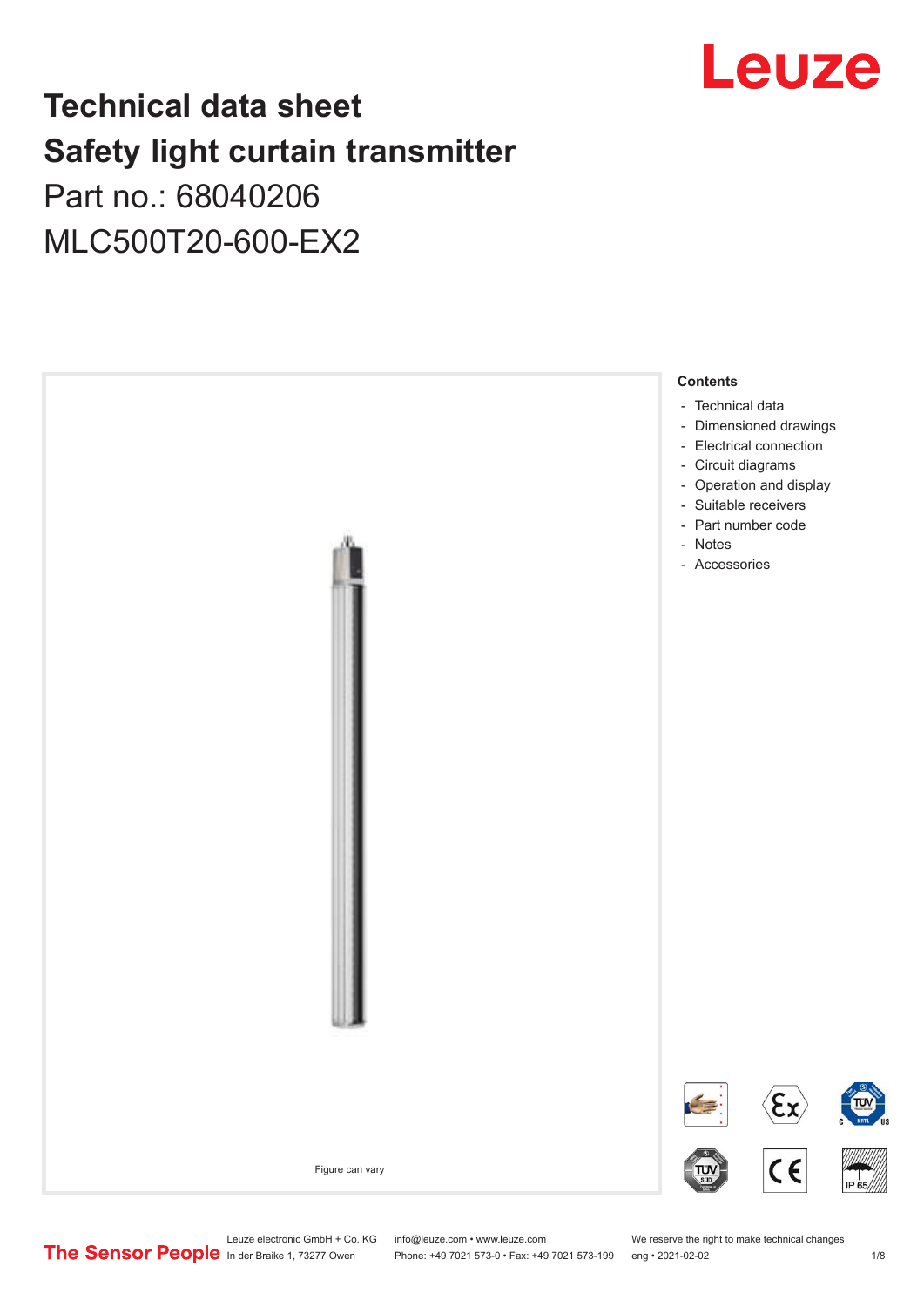## <span id="page-1-0"></span>**Technical data**

#### **Basic data**

| <b>Series</b>    | <b>MLC 500</b>         |
|------------------|------------------------|
| Device type      | Transmitter            |
| Contains         | 2x BT-NC sliding block |
| Application      | Hand protection        |
| <b>Functions</b> |                        |

**Functions** Range reduction

Transmission channel changeover

#### **Characteristic parameters**

| <b>Type</b>          | 4. IEC/EN 61496          |
|----------------------|--------------------------|
| SIL                  | 3. IEC 61508             |
| <b>SILCL</b>         | 3, IEC/EN 62061          |
| Mission time $T_{M}$ | 20 years, EN ISO 13849-1 |

#### **Protective field data**

**Resolution** 20 mm **Protective field height** 600 mm **Operating range** 0 ... 9 m

#### **Optical data**

| Synchronization                 | Optical between transmitter and receiver     |
|---------------------------------|----------------------------------------------|
| Light source                    | LED, Infrared                                |
| <b>LED light wavelength</b>     | 940 nm                                       |
| <b>Transmitted-signal shape</b> | Pulsed                                       |
| LED risk group                  | Exempt group (in acc. with EN<br>62471:2008) |

#### **Electrical data**

| <b>Protective circuit</b>    |                                    | Overvoltage protection  |
|------------------------------|------------------------------------|-------------------------|
|                              |                                    | Short circuit protected |
|                              |                                    |                         |
|                              | Performance data                   |                         |
|                              | Supply voltage U <sub>R</sub>      | 24 V, DC, -20  20 %     |
|                              | Current consumption, max.          | 50 mA                   |
|                              | <b>Fuse</b>                        | 2 A semi time-lag       |
|                              |                                    |                         |
|                              | Inputs                             |                         |
|                              | Number of digital switching inputs | 1 Piece(s)              |
|                              |                                    |                         |
|                              | <b>Switching inputs</b>            |                         |
|                              | <b>Type</b>                        | Digital switching input |
|                              | Switching voltage high, min.       | 18 V                    |
|                              | Switching voltage low, max.        | 2.5V                    |
|                              | Switching voltage, typ.            | 22.5 V                  |
|                              | Voltage type                       | DC.                     |
|                              |                                    |                         |
|                              | <b>Connection</b>                  |                         |
| <b>Number of connections</b> |                                    | 1 Piece(s)              |
|                              |                                    |                         |
|                              | <b>Connection 1</b>                |                         |

| <b>Function</b>           | Machine interface |
|---------------------------|-------------------|
| <b>Type of connection</b> | Connector         |
| <b>Thread size</b>        | M <sub>12</sub>   |
| <b>Material</b>           | Metal             |
| No. of pins               | $5$ -pin          |

#### **Cable properties Permissible conductor cross section, typ.** 0.25 mm² **Length of connection cable, max.** 100 m **Permissible cable resistance to load, max.** 200 Ω **Mechanical data Dimension (W x H x L)** 30.7 mm x 666 mm x 40.3 mm **Housing material** Metal **Metal housing Aluminum Lens cover material** Plastic/PC **Material of end caps** Diecast zinc **Net weight** 750 g **Housing color** Silver **Type of fastening** Groove mounting Mounting bracket Mounting on Device Column Swivel mount **Operation and display Type of display** LED **Number of LEDs** 2 Piece(s)

#### **Environmental data**

| Ambient temperature, operation     | $055$ °C   |
|------------------------------------|------------|
| Ambient temperature, storage       | $-3070 °C$ |
| Relative humidity (non-condensing) | $095\%$    |

#### **Ex specification**

| Ex device category              | 3D                               |
|---------------------------------|----------------------------------|
|                                 | 3G                               |
| Ex-zone                         | 2                                |
|                                 | 22                               |
| Ex device group                 | Ш                                |
| Permissible surface temperature | $T < 85^\circ$ (T4) $^{\circ}$ C |
| Ignition protection type        | "nA" non-sparking                |
|                                 | "tc" protection through housing  |
|                                 |                                  |

#### **Certifications**

| Degree of protection        | IP 65               |
|-----------------------------|---------------------|
| <b>Protection class</b>     | Ш                   |
| <b>Certifications</b>       | c TÜV NRTL US       |
|                             | <b>TÜV Süd</b>      |
| <b>Vibration resistance</b> | $50 \text{ m/s}^2$  |
| <b>Shock resistance</b>     | $100 \text{ m/s}^2$ |
| <b>US patents</b>           | US 6,418,546 B      |
|                             |                     |

#### **Classification**

| <b>Customs tariff number</b> | 85365019 |
|------------------------------|----------|
| eCl@ss 5.1.4                 | 27272704 |
| $eC/\omega$ ss 8.0           | 27272704 |
| eCl@ss 9.0                   | 27272704 |
| eCl@ss 10.0                  | 27272704 |
| eCl@ss 11.0                  | 27272704 |
| <b>ETIM 5.0</b>              | EC002549 |
| <b>ETIM 6.0</b>              | EC002549 |
| <b>ETIM 7.0</b>              | EC002549 |

Leuze electronic GmbH + Co. KG info@leuze.com • www.leuze.com We reserve the right to make technical changes<br>
The Sensor People in der Braike 1, 73277 Owen Phone: +49 7021 573-0 • Fax: +49 7021 573-199 eng • 2021-02-02

# Leuze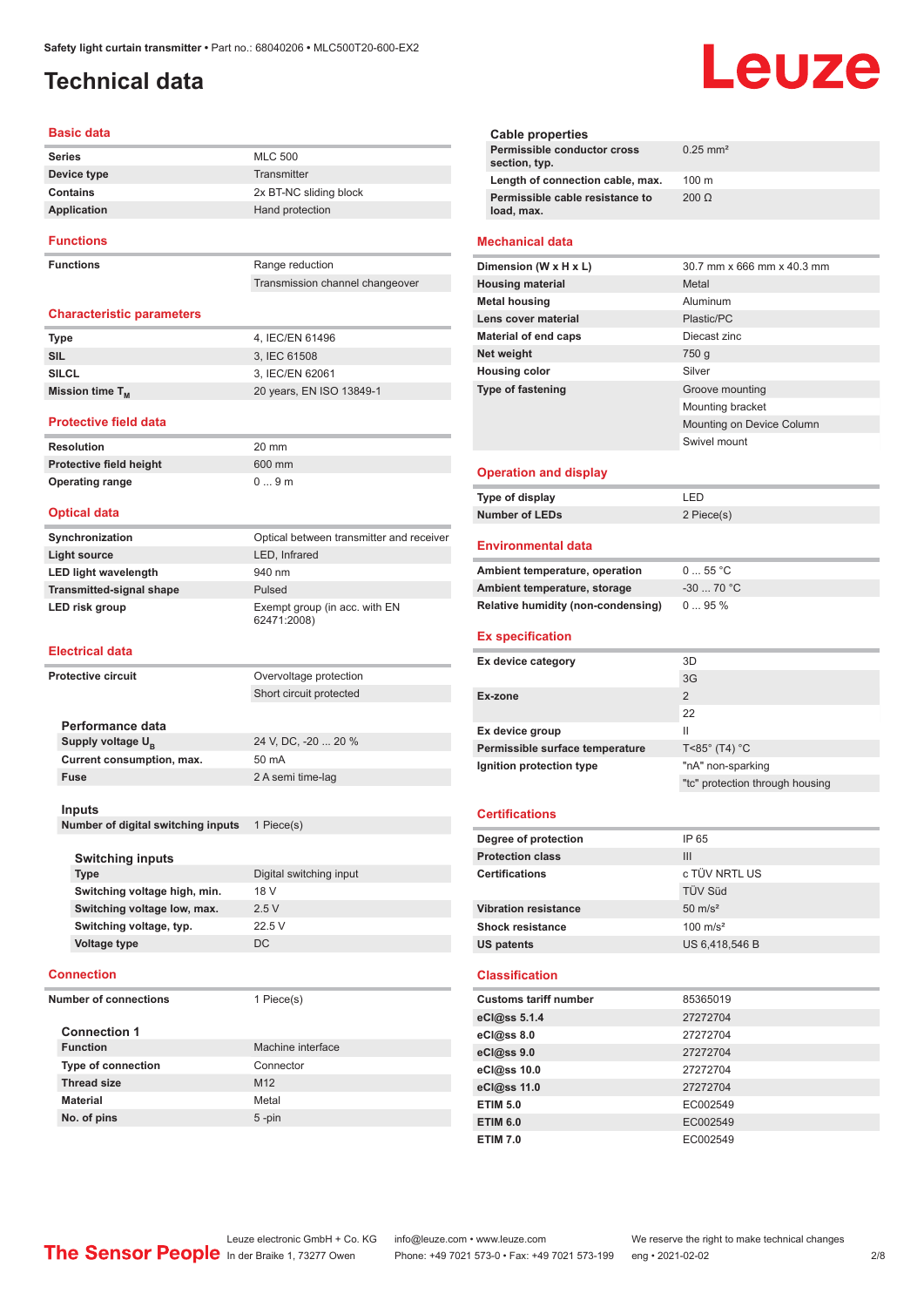### <span id="page-2-0"></span>**Dimensioned drawings**

Leuze

All dimensions in millimeters

Calculation of the effective protective field height  $H_{PFE} = H_{PFN} + B + C$ 



 $H<sub>PE</sub>$  Effective protective field height = 617 mm

 $H_{\text{PFN}}$  Nominal protective field height = 600 mm<br>A Total height = 666 mm

Total height = 666 mm

B 7 mm

C 10 mm

 $R$  Effective protective field height  $H_{PFE}$  goes beyond the dimensions of the optics area to the outer borders of the circles labeled with R.

#### K-VM12-Ex interlocking guard



## **Electrical connection**

**Connection 1**

| <b>Function</b>           | Machine interface |
|---------------------------|-------------------|
| <b>Type of connection</b> | Connector         |
| <b>Thread size</b>        | M12               |
| <b>Type</b>               | Male              |
| <b>Material</b>           | Metal             |
| No. of pins               | $5 - pin$         |
| Encoding                  | A-coded           |
| <b>Connector housing</b>  | <b>FE/SHIELD</b>  |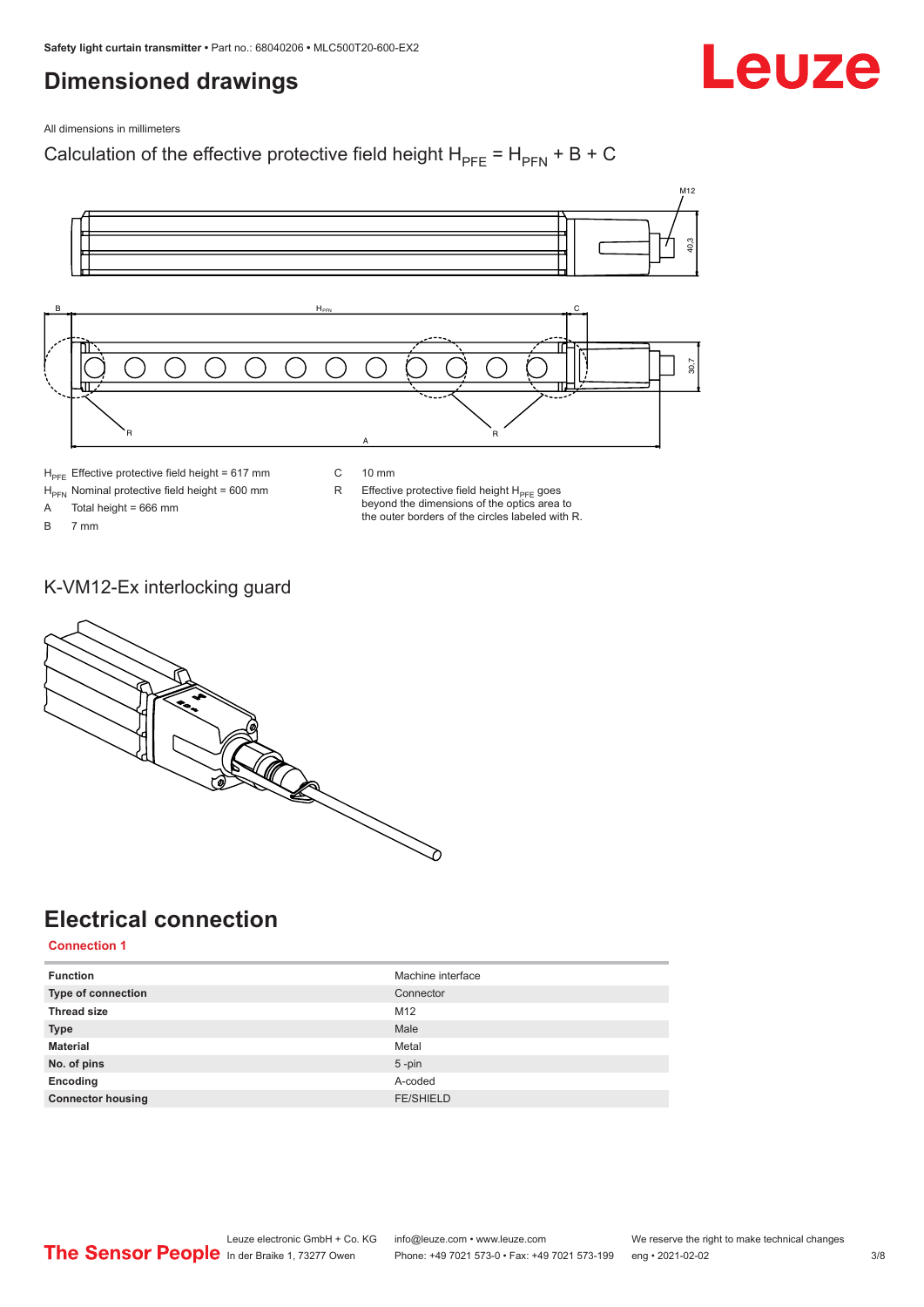## <span id="page-3-0"></span>**Electrical connection**

| Pin            | <b>Pin assignment</b> | <b>Conductor color</b> |    |
|----------------|-----------------------|------------------------|----|
| и              | VIN1                  | <b>Brown</b>           |    |
| $\overline{2}$ | n.c.                  | White                  |    |
| 3              | VIN2                  | <b>Blue</b>            |    |
| $\overline{4}$ | <b>RNG</b>            | <b>Black</b>           | 写本 |
| 5              | <b>FE/SHIELD</b>      | Gray                   |    |

## **Circuit diagrams**

Transmission channel C1, reduced range



#### Transmission channel C1, standard range





- $3$  VIN2 = 0 V
- 4 RNG = 0 V or open

Leuze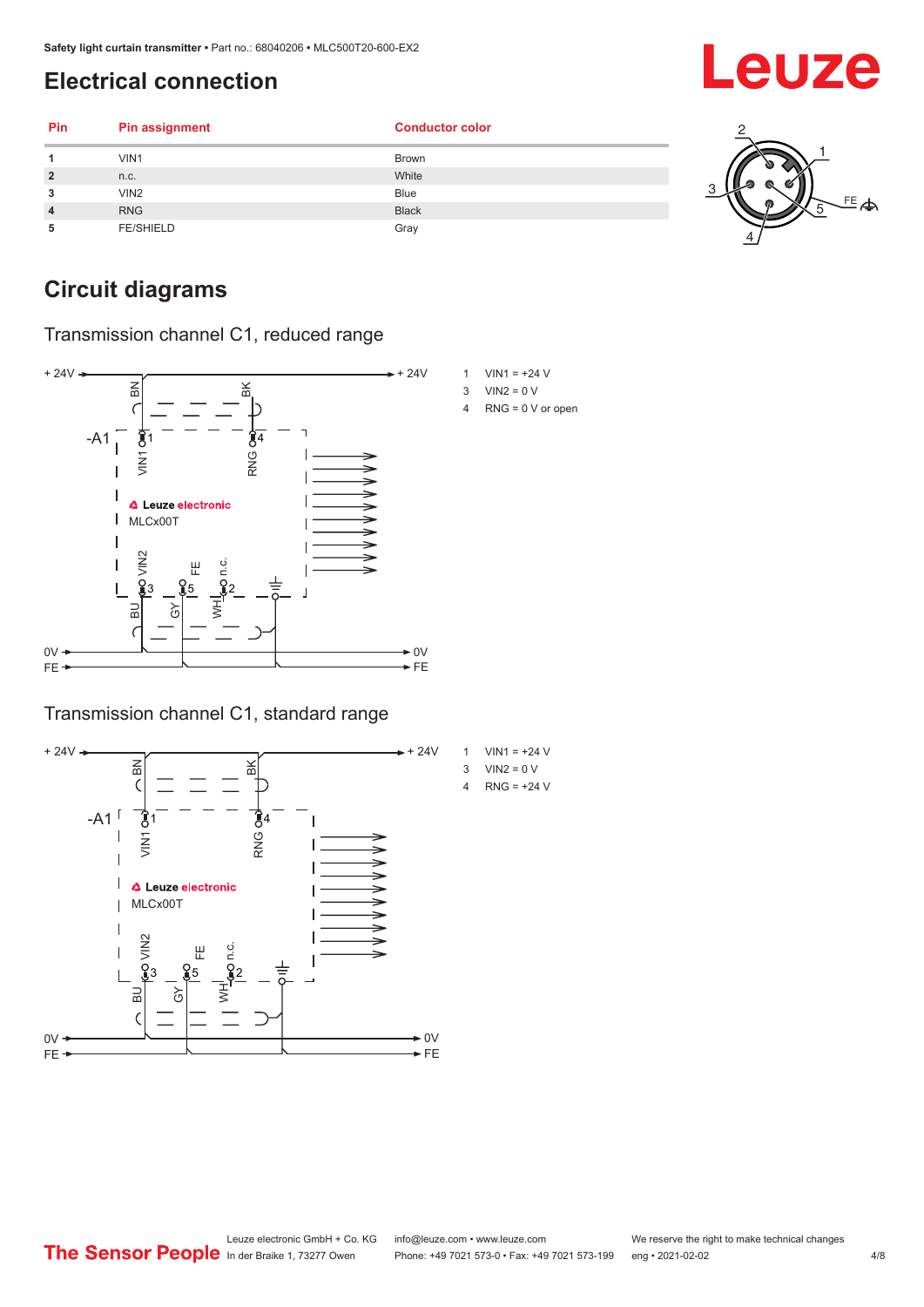### <span id="page-4-0"></span>**Circuit diagrams**

Leuze

Transmission channel C2, reduced range



Transmission channel C2, standard range



## **Operation and display**

| <b>Display</b>                                | <b>Meaning</b>                                |
|-----------------------------------------------|-----------------------------------------------|
| Off                                           | Device switched off                           |
| Red, continuous light                         | Device error                                  |
| Green, continuous light                       | Normal operation                              |
| Green, flashing, 10 s long after switching on | Reduced range selected by the wiring of pin 4 |
| Off                                           | Transmission channel C1                       |
| Green, continuous light                       | Transmission channel C2                       |
|                                               |                                               |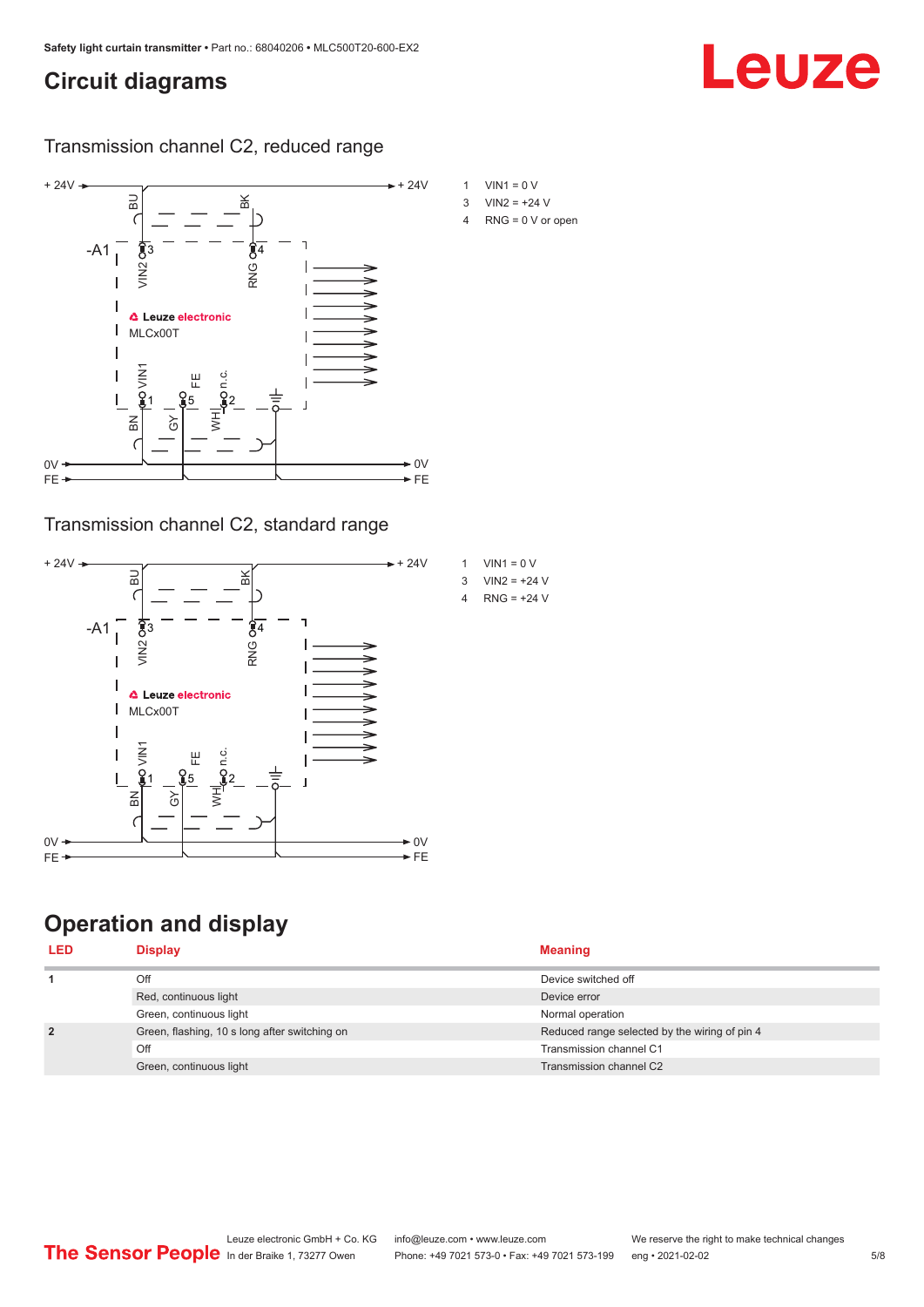#### <span id="page-5-0"></span>**Suitable receivers**

## **Leuze**

| Part no. | <b>Designation</b>                | <b>Article</b>                   | <b>Description</b>                                                                                                                                     |
|----------|-----------------------------------|----------------------------------|--------------------------------------------------------------------------------------------------------------------------------------------------------|
| 68042206 | MLC520R20-600-<br>EX <sub>2</sub> | Safety light curtain<br>receiver | Resolution: 20 mm<br>Protective field height: 600 mm<br>Response time: 12 ms<br>Connection: Connector, M12, Metal, 8-pin<br>Function package: Standard |

#### **Part number code**

|            | Part designation: MLCxyy-za-hhhhei-ooo                                                                                                                                                                                                                                                      |
|------------|---------------------------------------------------------------------------------------------------------------------------------------------------------------------------------------------------------------------------------------------------------------------------------------------|
| <b>MLC</b> | <b>Safety light curtain</b>                                                                                                                                                                                                                                                                 |
| x          | <b>Series</b><br>3: MLC 300<br>5: MLC 500                                                                                                                                                                                                                                                   |
| уу         | <b>Function classes</b><br>00: transmitter<br>01: transmitter (AIDA)<br>02: transmitter with test input<br>10: basic receiver - automatic restart<br>11: basic receiver - automatic restart (AIDA)<br>20: standard receiver - EDM/RES selectable<br>30: extended receiver - blanking/muting |
| z          | Device type<br>T: transmitter<br>R: receiver                                                                                                                                                                                                                                                |
| a          | <b>Resolution</b><br>14: 14 mm<br>20:20 mm<br>30:30 mm<br>40:40 mm<br>90: 90 mm                                                                                                                                                                                                             |
| hhhh       | Protective field height<br>150  3000: from 150 mm to 3000 mm                                                                                                                                                                                                                                |
| e          | <b>Host/Guest (optional)</b><br>H: Host<br>MG: Middle Guest<br>G: Guest                                                                                                                                                                                                                     |
| j.         | Interface (optional)<br>/A: AS-i                                                                                                                                                                                                                                                            |
| 000        | Option<br>/V: high Vibration-proof<br>EX2: explosion protection (zones 2 + 22)<br>SPG: Smart Process Gating                                                                                                                                                                                 |
|            | <b>Note</b>                                                                                                                                                                                                                                                                                 |
| $\bullet$  | $\&$ A list with all available device types can be found on the Leuze website at www.leuze.com.                                                                                                                                                                                             |

#### **Notes**

| Observe intended use!                                                                                                                |
|--------------------------------------------------------------------------------------------------------------------------------------|
| $\&$ The product may only be put into operation by competent persons.<br>§ Only use the product in accordance with its intended use. |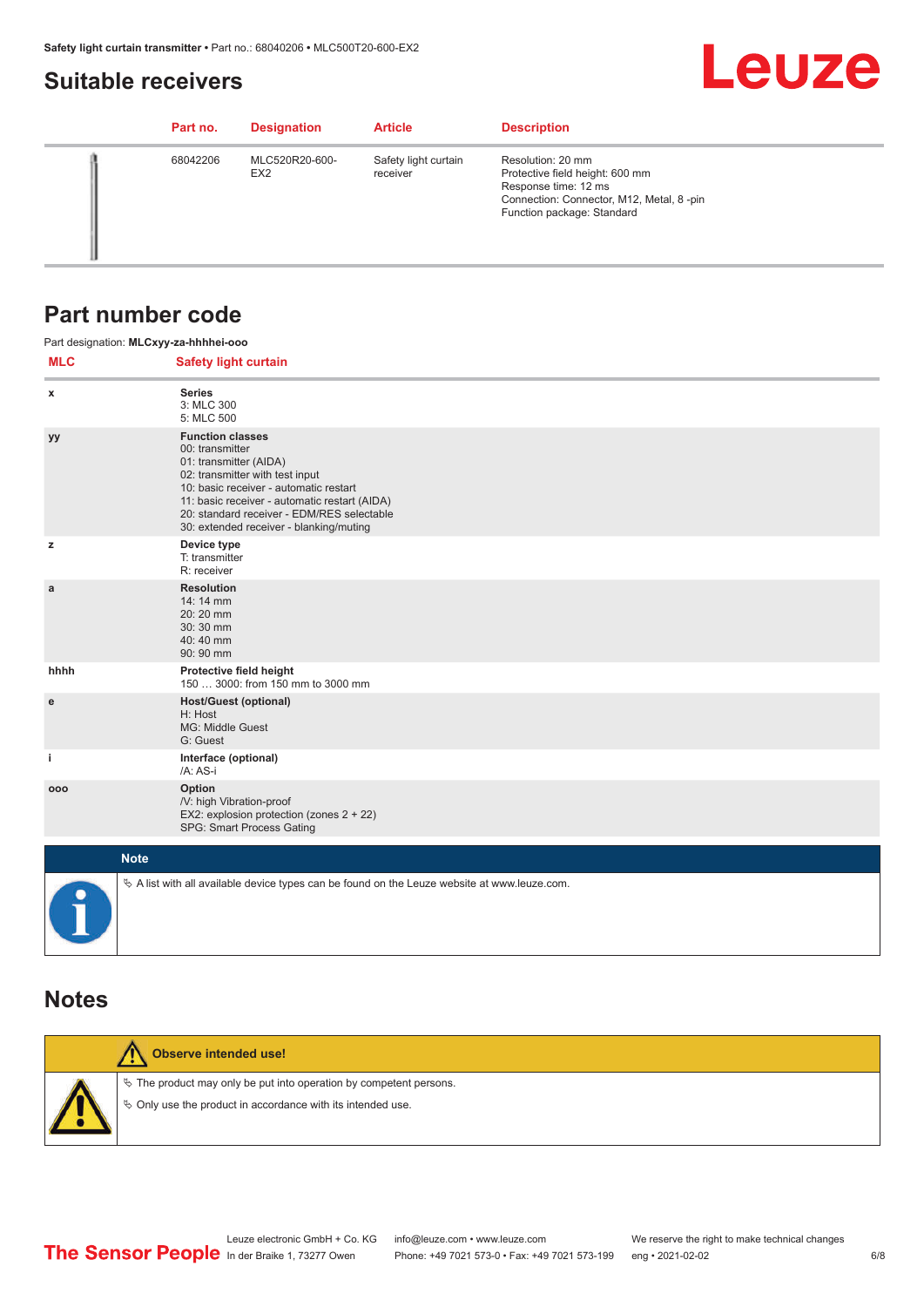#### **Accessories**



## Connection technology - Connection cables

|                      | Part no. | <b>Designation</b> | <b>Article</b>   | <b>Description</b>                                                                                                                                          |
|----------------------|----------|--------------------|------------------|-------------------------------------------------------------------------------------------------------------------------------------------------------------|
| ▤<br><b>ALL</b><br>₽ | 50133860 | KD S-M12-5A-P1-050 | Connection cable | Connection 1: Connector, M12, Axial, Female, A-coded, 5-pin<br>Connection 2: Open end<br>Shielded: Yes<br>Cable length: 5,000 mm<br>Sheathing material: PUR |

## Mounting technology - Swivel mounts

| Part no. | <b>Designation</b> | <b>Article</b>       | <b>Description</b>                                                                                                                                          |
|----------|--------------------|----------------------|-------------------------------------------------------------------------------------------------------------------------------------------------------------|
| 429393   | BT-2HF             | Mounting bracket set | Fastening, at system: Through-hole mounting<br>Mounting bracket, at device: Clampable<br>Type of mounting device: Turning, 360°<br>Material: Metal, Plastic |

## Alignment aids

| Part no. | <b>Designation</b> | <b>Article</b> | <b>Description</b>        |
|----------|--------------------|----------------|---------------------------|
| 520101   | AC-ALM-M           | Alignment aid  | Housing material: Plastic |

#### **General**

|               | Part no. | <b>Designation</b> | <b>Article</b>        | <b>Description</b>            |
|---------------|----------|--------------------|-----------------------|-------------------------------|
| <b>ATELIA</b> | 50109217 | K-V M12-Ex         | Safety locking device | Housing material: Plastic, PA |

#### Services

| Part no. | <b>Designation</b> | <b>Article</b>                               | <b>Description</b>                                                                                                                                                                                                                                                                                                                                                                                                                                                                                      |
|----------|--------------------|----------------------------------------------|---------------------------------------------------------------------------------------------------------------------------------------------------------------------------------------------------------------------------------------------------------------------------------------------------------------------------------------------------------------------------------------------------------------------------------------------------------------------------------------------------------|
| S981050  | CS40-I-140         | Safety inspection<br>"Safety light barriers" | Details: Checking of a safety light barrier application in accordance with<br>current standards and quidelines. Inclusion of the device and machine data in<br>a database, production of a test log per application.<br>Conditions: It must be possible to stop the machine, support provided by<br>customer's employees and access to the machine for Leuze employees must<br>be ensured.<br>Restrictions: Travel costs and accommodation expenses charged separately<br>and according to expenditure. |
| S981046  | CS40-S-140         | Start-up support                             | Details: For safety devices including stopping time measurement and initial<br>inspection.<br>Conditions: Devices and connection cables are already mounted, price not<br>including travel costs and, if applicable, accommodation expenses.<br>Restrictions: Max. 2 h., no mechanical (mounting) and electrical (wiring) work<br>performed, no changes (attachments, wiring, programming) to third-party<br>components in the nearby environment.                                                      |